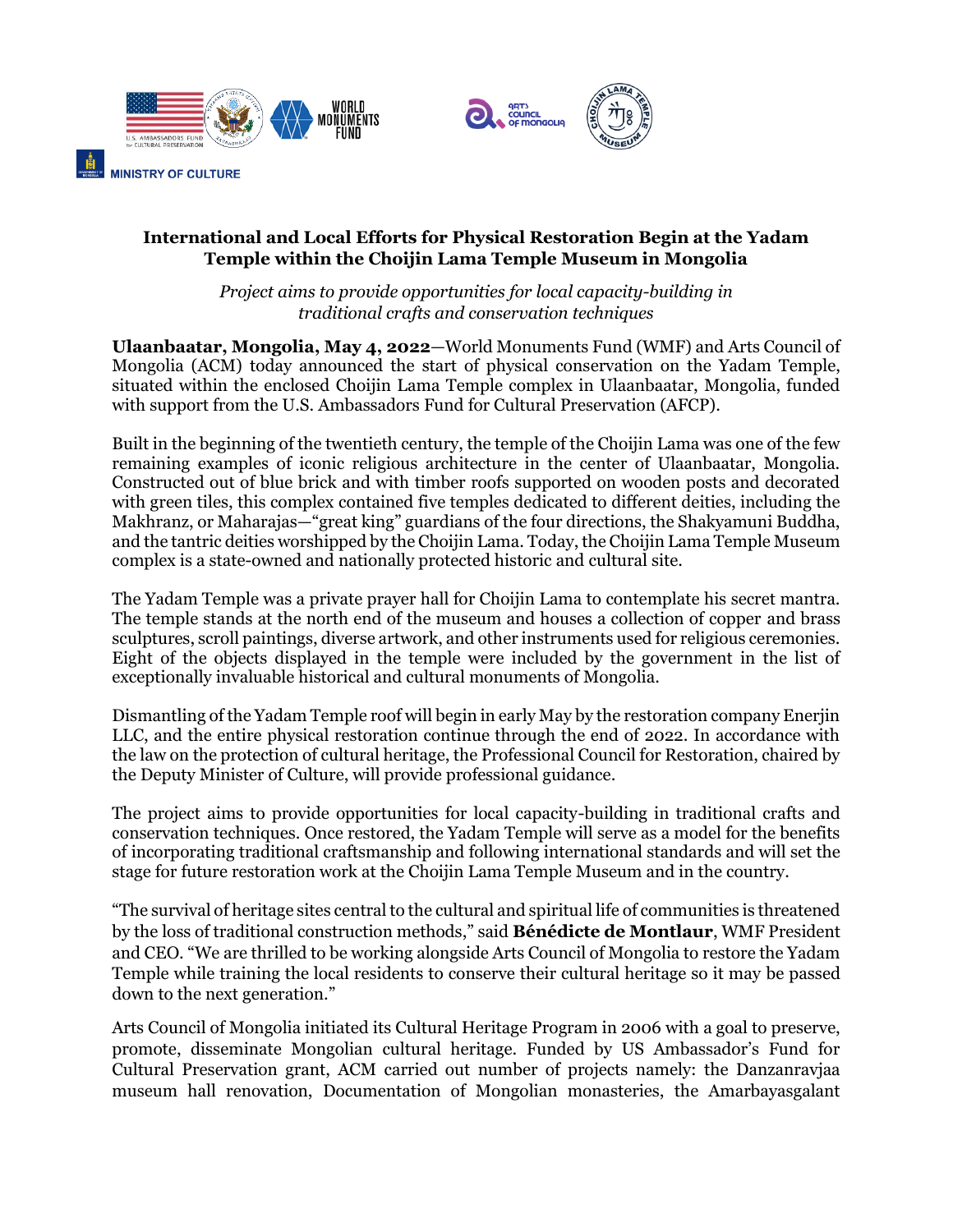Monastery Preventive Conservation project, and the Museum Preservation Training and Acid-Free Supply project.

"Arts Council of Mongolia (ACM) is honored to partner with World Monuments Fund for conservation and protection of the Choijin Lama Temple Museum, one of the few remaining Buddhist temple complexes in Mongolia, by restoring the Yadam (Hallowed Divinity) Temple," said **Odgerel Odonchimed, the Executive Director at Arts Council of Mongolia**. "In our role of stewards of the Choijin Lama Temple Museum, the ACM has been working with international and Mongolian experts to design a master plan for the conservation of the site. The restoration of the Yadam Temple will serve as a model that ACM hopes to work with WMF to present best practices and techniques in conservation, and Mongolian architectural arts and traditional building crafts."

"I think it is significant that since Mongolia embraced democracy, religious freedom has flourished, and I am proud that the United States is playing a constructive role in supporting and preserving Mongolian culture and sovereignty," said **Michael S. Klecheski, U.S. Ambassador to Mongolia.**

In addition to the physical conservation work, this project will be monitored by WMF's international technical control team, including conservation architect Stephen Kelley from the United States, timber architecture expert Xiao Jinliang from Tsinghua Urban Planning and Design Institute, and mural specialist Guo Hong from University of Science and Technology Beijing, as well as the local taskforce led by the Arts Council of Mongolia, including architect Z. Oyunbileg, construction engineer Bayasgalan and exterior painting expert Adiya.

World Monuments Fund's work at the Choijin Lama Temple began in 2020, following the site's inclusion on the World Monuments Watch. At that time, the Arts Council of Mongolia was seeking visibility and support to design a master plan for the conservation of the site.

## **Arts Council of Mongolia (ACM)**

In 2002, business, civic, and arts leaders of Mongolia formed the Arts Council of Mongolia (ACM), a non-governmental organization with the mission to promote the sustainable development of Mongolian arts and culture as well as the preservation of cultural heritage. ACM is one of the first NGOs of its kind in the country. Its activities include supporting Mongolian art institutions and individual artists through programs for promoting international exchanges, raising public interest and awareness about Mongolian arts and culture, building the capacity of artists and administrators at the Mongolian art institutions, and initiating art education and cultural heritage programs through advocating a close collaboration between private and public sectors.

In the past decade, ACM has established strong and sustainable programs and governance structure, and expanded its geographical network for cultural partnerships. It worked hand in hand with many artists and organizations around the globe in Asia, Europe, Australia, and both South and North America and in the process earned high visibility in the arts and culture sector and great respect from the broader community. It has also built close relationships with the government of Mongolia and with local and international organizations.

#### **The US Embassy in Mongolia**

The U.S. Embassy in Mongolia is celebrating the 35th anniversary of U.S. - Mongolia diplomatic relations throughout 2022. Even as the world grapples with the consequences of the COVID-19 pandemic, this project represents the continuing strength of the bilateral relationship as we revitalize people-to-people relations and reaffirm the U.S. - Mongolia strategic partnership. Since